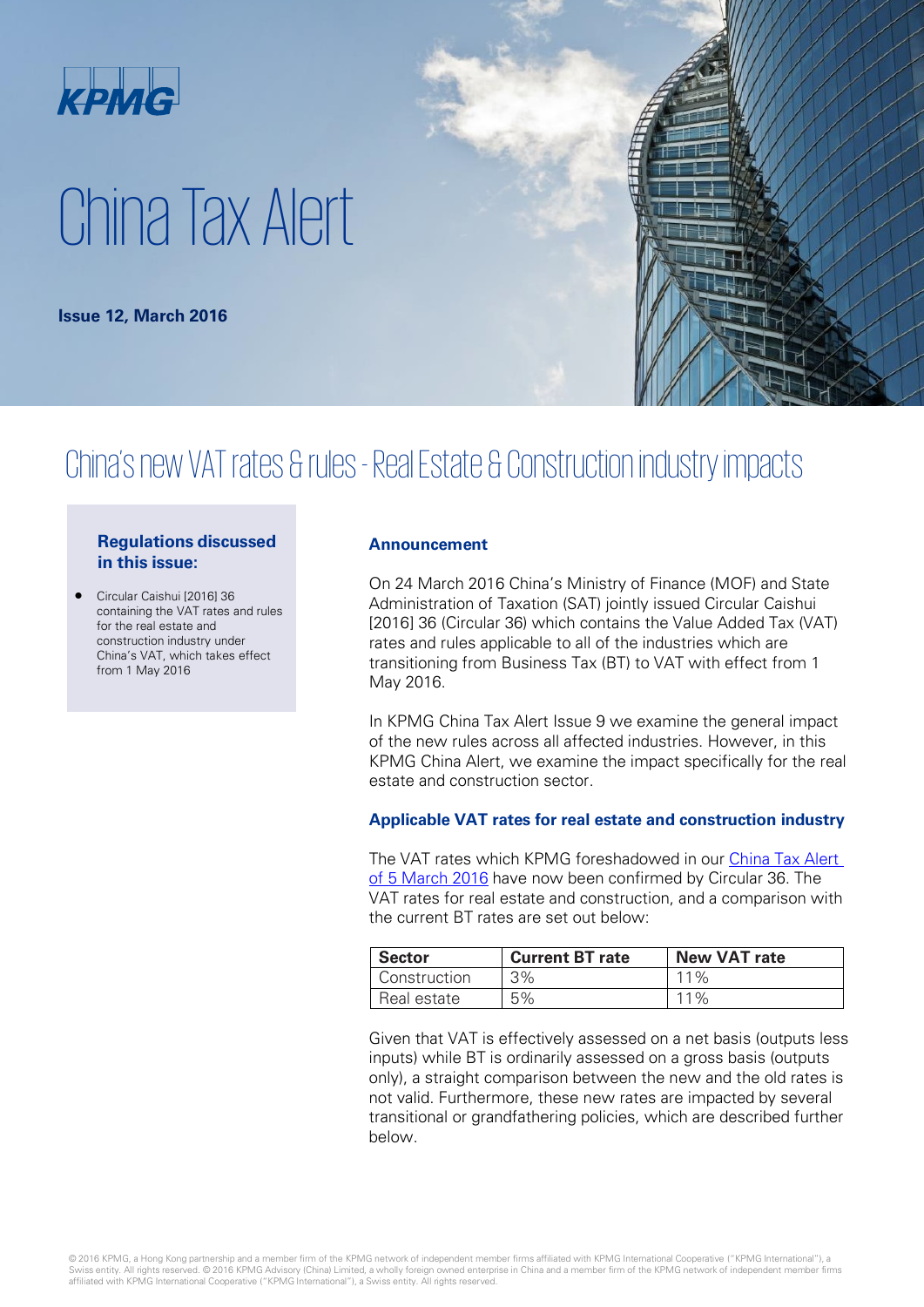#### **High level impacts**

The real estate and construction industry has historically been the sector which has contributed the most amount of BT revenue to the government. It is also the most economically sensitive sector affected by these reforms, especially because the VAT rates for the real estate and construction industry are substantially higher than the current BT rates. The government has been very careful to ensure that the tax burden impact associated with the transition from BT to VAT is managed appropriately and has introduced several specific rules to achieve that objective.

In summary form, there are really 4 major policies relating to the real estate and construction which we believe will have a substantial macroeconomic impact. They are:

- **Generous transitional or grandfathering relief** The rules contain relatively generous transitional or grandfathering relief which effectively ensures that the current rates of BT are replicated under a VAT for properties where construction commenced before 1 May 2016, or for properties which are held as at 1 May 2016 and are later sold or leased. This is intended to smooth the transition to VAT, such that the tax burden impact on the industry does not immediately increase to 11%. It will only be new developments commenced post 1 May 2016, or on the 2nd sale which takes place post 1 May 2016 (excluding residential properties held by individuals) where the new VAT rate of 11% will really be felt;
- **A deemed input VAT credit for purchases of land use rights** – When developers sell real estate, they will be eligible to deduct from the sale proceeds the purchase of land use rights from the local government authority in calculating their VAT liability. This concession effectively ensures that VAT is only paid on the "value added" by the developer, but it can only be used where the developer pays an 11% VAT rate, and not where the sale is subject to a reduced rate of VAT, such as where grandfathering or transitional relief has been applied;
- **An exemption from VAT for sales of owner occupied or residential investment properties (i.e. Mum and Dad properties) held for >2 years** – to encourage longer-term holdings of real estate assets, and to discourage speculation, sales of residential properties held by individuals will be subject to a 5% simplified VAT rate if they are sold within 2 years of purchase, and exempt from VAT if sold 2 years or more after purchase (except for 'high end' properties located in Beijing, Shanghai, Guangzhou and Shenzhen, where 5% simplified VAT method applies to the net gain after 2 years). This policy is consistent with the position under the current Business Tax regime. This new policy appears to apply to both owner-occupied housing and to investment properties held by individuals;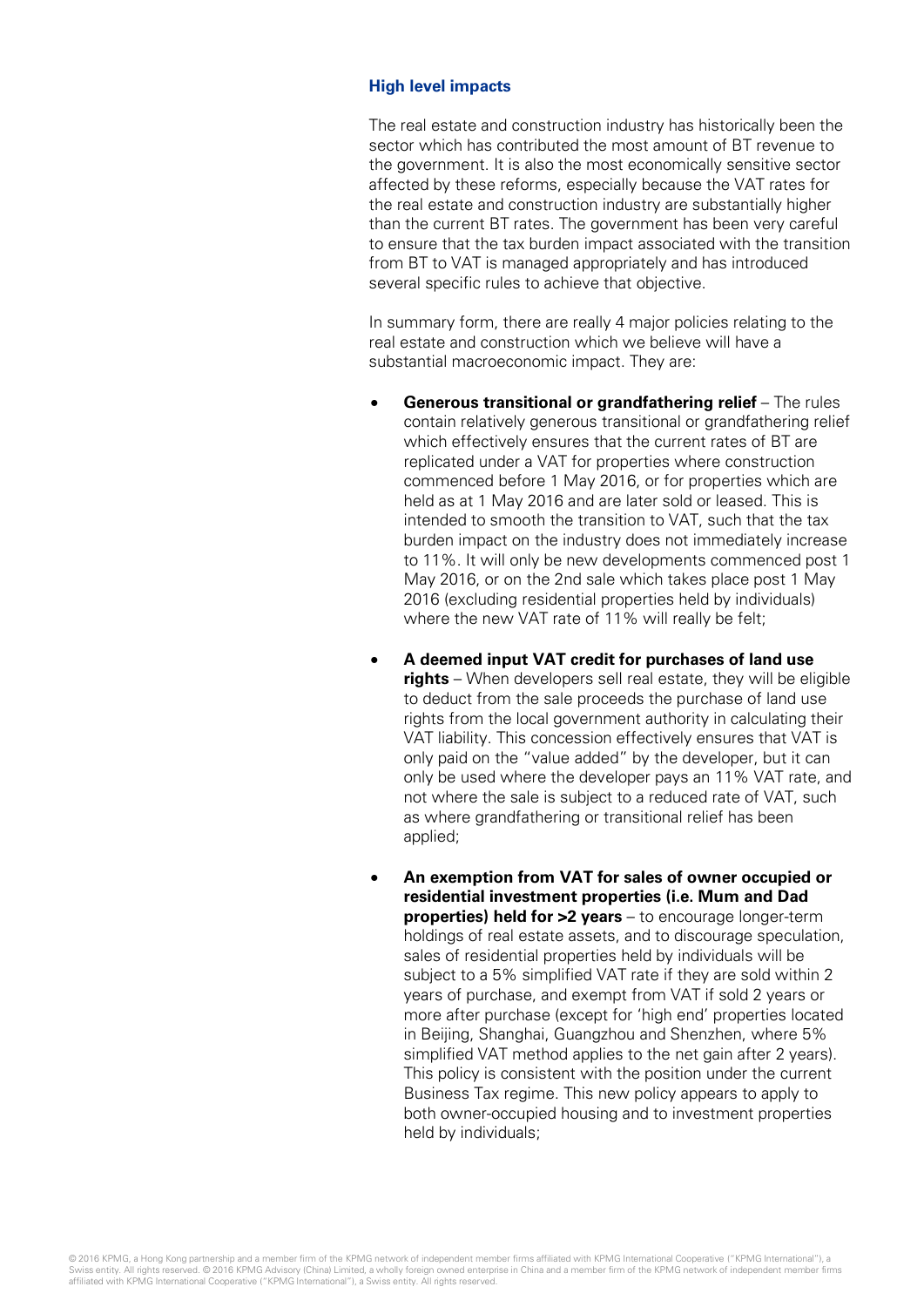• **A staged input VAT credit for purchases of property subject to 11% VAT** – where real estate is purchased on or after 1 May 2016 which has been subject to an 11% VAT rate, and the purchaser is registered as a general VAT taxpayer, then it may ordinarily claim an input VAT credit in its VAT return. However, there is a special rule which effectively 'spreads' the input VAT credit over a 2 year period following the purchase, with 60% of the input VAT credit claimable in year 1, and the remaining 40% claimable in year 2. Given that under the current BT system purchases of real estate assets are never creditable in China, this represents an improvement from the current system, albeit that a phasing in of input VAT credits in this way is uncommon by international VAT standards.

While the new rules manage the immediate impact on the real estate and construction sector in a relatively smooth way, we anticipate that many construction projects and real estate sales will be pushed through before 1 May 2016, so that the grandfathering or transitional relief will benefit new developers or purchasers.

#### **What is included in 'real estate and construction'?**

The rules define 'real estate' and 'construction services' on the same basis as under the BT regulations. In effect, real estate includes both sales and leasing, and it affects all major real estate categories, such as residential, retail, office, industrial, commercial property.

Importantly, the activities of service providers such as real estate agents, property managers, architects, surveyors would not be regarded as falling within "real estate and construction" services, but would instead be subject to VAT at a 6% rate on the basis that they fall within the category of "other services".

#### **Transitional or grandfathering relief**

Perhaps the most significant aspect of the rules most eagerly awaited by property owners, landlords, funds and investors is the transitional or grandfathering rules. Put simply, one of the most difficult issues for any government introducing a VAT is how to apply such a new tax to existing real estate assets, and existing construction projects, without causing unnecessary market disruption.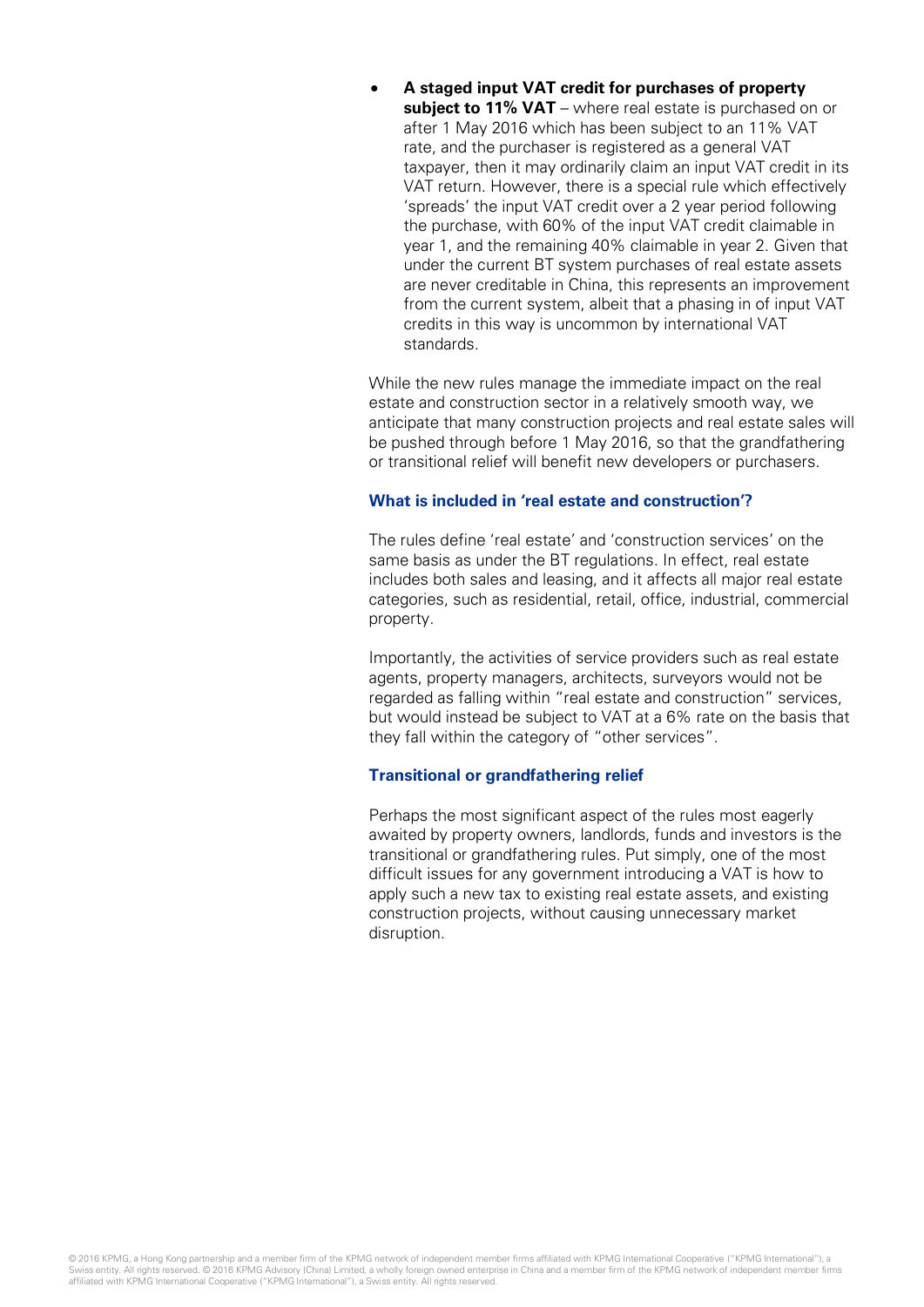In summary, the transitional or grandfathering rules apply as follows:

| <b>Applies to:</b>                                                         | <b>Requirements:</b>                                                                                                                                                                                                                                                                                                                                                                                                                                                                   | <b>VAT rate</b>                                                                                                                                             |
|----------------------------------------------------------------------------|----------------------------------------------------------------------------------------------------------------------------------------------------------------------------------------------------------------------------------------------------------------------------------------------------------------------------------------------------------------------------------------------------------------------------------------------------------------------------------------|-------------------------------------------------------------------------------------------------------------------------------------------------------------|
| Developers of<br>"old projects"                                            | Must have in place,<br>A construction permit with a<br>project start date on or<br>before 30 April 2016                                                                                                                                                                                                                                                                                                                                                                                | 5%<br>simplified<br><b>VAT</b><br>method on<br>gross<br>revenue                                                                                             |
| Second hand<br>sale of<br>properties (by<br>non-real estate<br>developers) | Seller must have obtained<br>the property before 30 April<br>2016                                                                                                                                                                                                                                                                                                                                                                                                                      | 5%<br>simplified<br><b>VAT</b><br>method,<br>and able to<br>deduct the<br>original<br>purchase<br>price of the<br>property (as<br>per current<br>BT policy) |
| Leasing                                                                    | Landlord must have obtained<br>the property on or before 30<br>April 2016. It is unclear<br>whether this concession can<br>be applied to self-developed<br>properties.                                                                                                                                                                                                                                                                                                                 | 5%<br>simplified<br><b>VAT</b><br>method on<br>gross<br>revenue                                                                                             |
| Construction                                                               | <b>Construction services</b><br>where the construction<br>company only provides<br>labour services;<br><b>Construction services</b><br>where the principal<br>provides equipment and<br>materials;<br>Construction services on<br>existing projects which<br>satisfies either: (1) Must<br>have construction permit<br>in place on or before 30<br>April 2016; or (2) if no<br>construction permit, then<br>a construction contract<br>with a start date on or<br>before 30 April 2016 | 3%<br>simplified<br><b>VAT</b><br>method,<br>and able to<br>deduct<br>amounts<br>paid to<br>subcontract<br>or (as per<br>current BT<br>policies)            |

The use of a "simplified VAT method" means:

- output VAT is paid at a reduced rate of either 3% (construction) or 5% (real estate sales or leasing);
- the supplier is unable to claim input VAT credits in relation to that transaction.

As a further generous relief measure, the VAT paid under the simplified VAT method for construction and real estate may be creditable where the recipient is a general VAT taxpayer. It remains to be seen whether suppliers may issue special VAT invoices (if they are already a general VAT taxpayer), or whether they must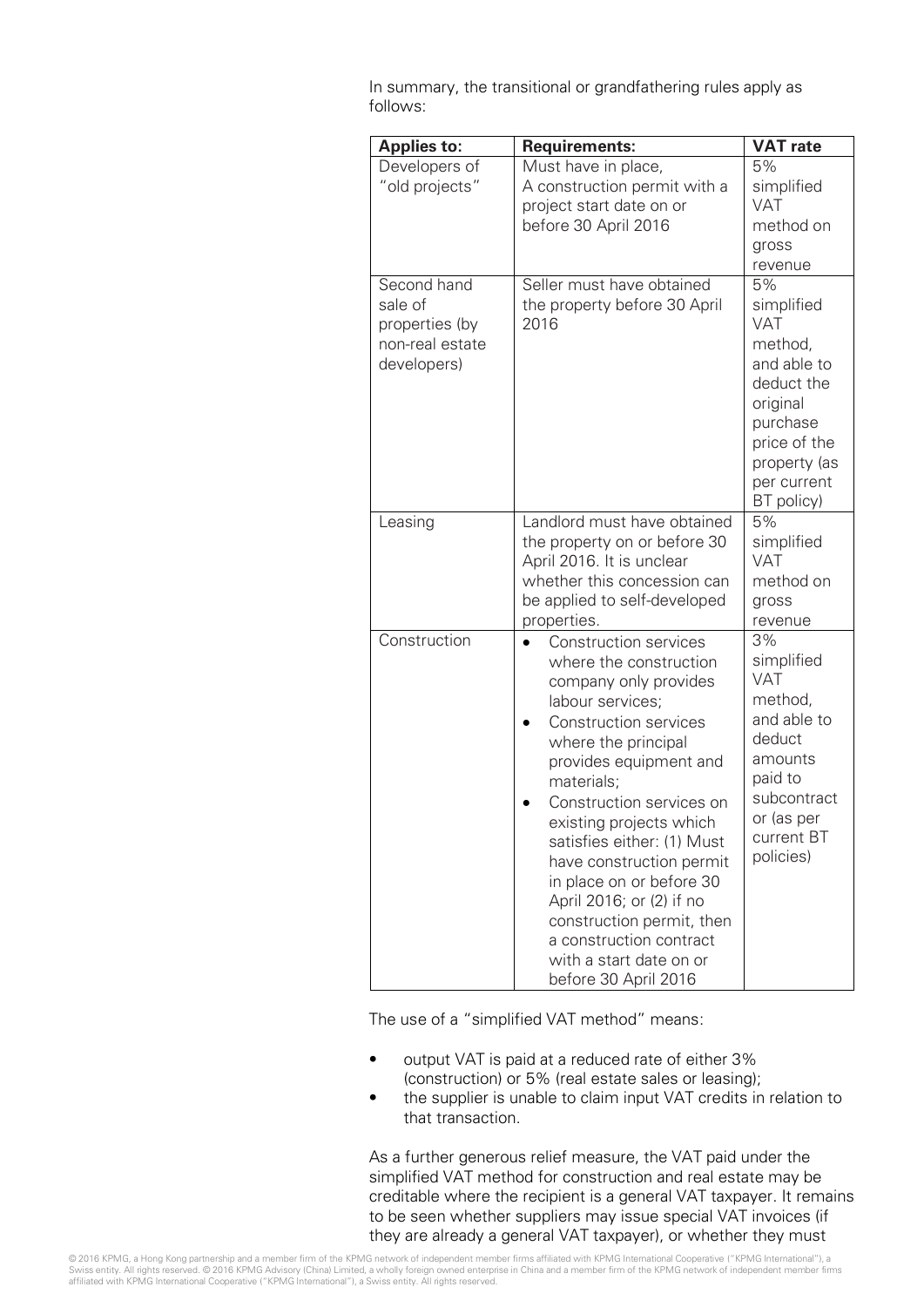procure the tax authority to issue a special VAT invoice on their behalf. In addition, it remains to be seen whether this will apply not only to sales of real estate, but also to leases.

It appears from the rules that the use of a simplified VAT method is a "choice" by the supplier, but it is not a requirement. It also appears to be a choice which can be made on a project-by-project basis. As such, a property developer holding say residential property may wish to apply a 5% simplified VAT method where the price is fixed as a VAT-inclusive price, but may prefer to apply an 11% VAT method where the supplier wishes to claim input VAT credits and it can pass on the VAT to a purchaser. Importantly though, once a choice is made, it cannot be retracted by the taxpayer for a 36 month period.

There are several interesting aspects to how these "choices" may operate in practice. First, for property leasing it appears that the choice to apply a 5% simplified VAT method could be made in relation to leases which are entered into many years in the future. That is because transitional relief only requires the property owner to have "obtained" the property on or before 30 April 2016. In other words, a building which has been in the same ownership for many years will be able to offer leases subject to a 5% simplified VAT method, whereas newer buildings, or those where ownership has changed cannot.

Second, the choice made by a landlord may have significant implications for a tenant. In particular, a landlord able to pass on VAT (at whatever rate) may prefer to have the lease being subject to an 11% VAT rate so they can claim an input VAT credit for their costs, whereas the landlord may prefer the lease being subject to a 5% simplified VAT rate method where they are unable to pass on the additional VAT cost under the terms of the lease. Clear negotiation and communication between landlords and tenants will be needed as part of any lease negotiations.

#### **Small scale VAT taxpayers**

The new 11% VAT rate only applies to taxpayers which are registered as "general VAT taxpayers". This is compulsory for any taxpayer with an annual turnover exceeding RMB 5 million, but is optional for taxpayers with a turnover below this amount, provided they have sound accounting records and are approved by the tax authority.

For taxpayers who are not registered as general VAT taxpayers, then they may register as "small scale VAT taxpayers". This means:

- they pay output VAT at a reduced rate, in this case, 5% for real estate transactions and 3% for construction services;
- they are not eligible to claim input VAT credits;
- they are not eligible to issue special VAT invoices, though businesses which are registered as general VAT taxpayers who purchase services from small scale VAT taxpayers may claim input VAT credits based on invoices issued through the tax authority.

There is an exception to the 5% simplified VAT rate for individuals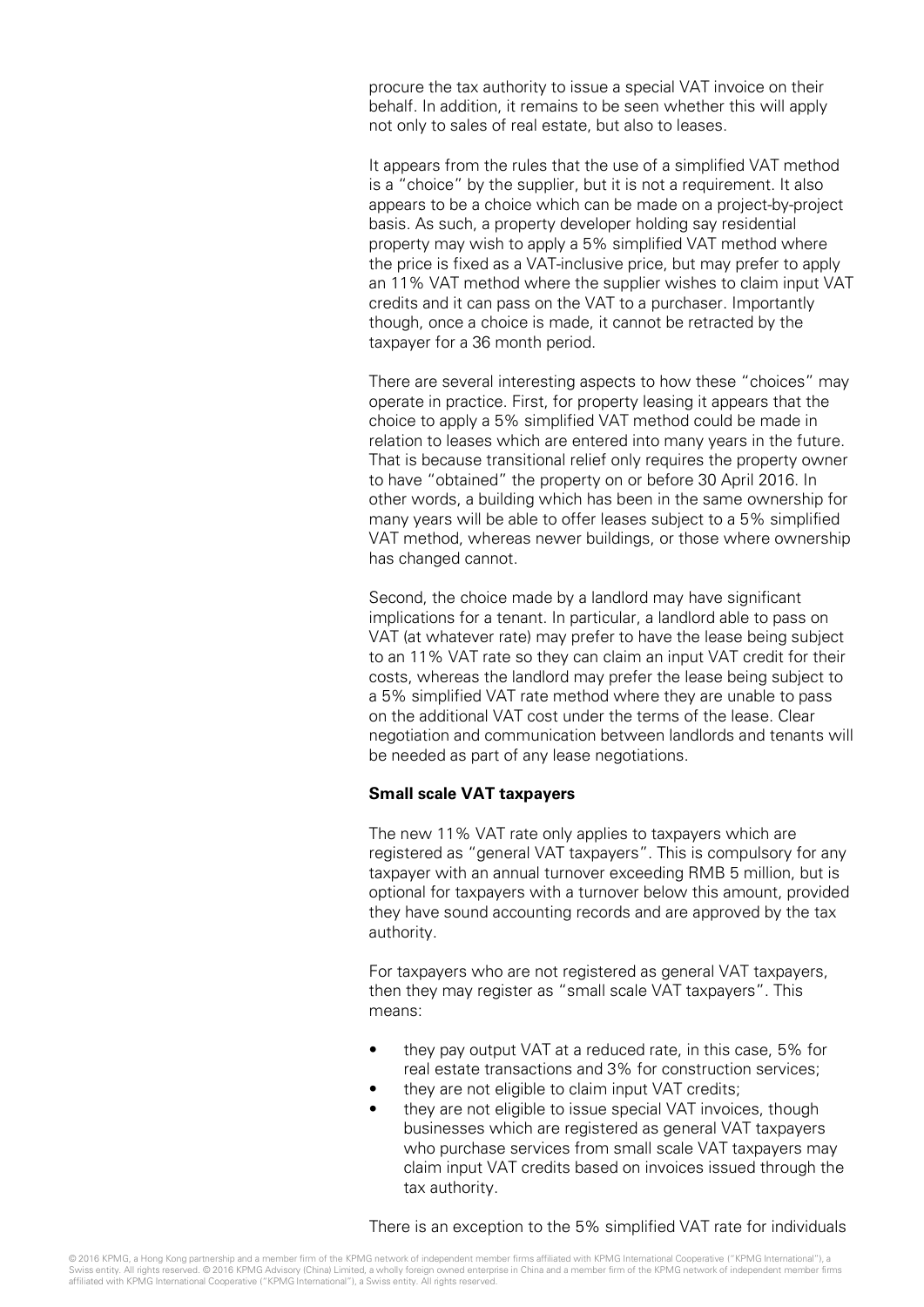who lease residential property – this is instead subject to a 1.5% VAT levy rate. This is the same as the rate which applied under BT.

#### **IMPACTS IN KEY MARKET SEGMENTS**

#### **Individual owner occupiers and residential investors - 'Mums and Dads'**

As mentioned earlier, one of the key beneficiaries of the new rules will be "Mums and Dads" holding real estate in China. In effect, where individuals sell residential property which is held for less than 2 years, they will pay VAT at a 5% simplified VAT rate. That 5% simplified VAT rate will be based on the gross selling price of the property.

Where individuals sell residential property which is held for 2 years or more, the sale will be exempt from VAT. The evident purpose of this is to encourage longer-term holdings in real estate assets, and to discourage market speculation. What is interesting about this rule is that it is applicable to all "residential property" which is held by individuals. Consequently, individuals who are property investors (e.g. landlords) should be able to obtain an exemption from VAT in respect of a sale, as well as owner occupiers. Those same individuals will similarly benefit from a 1.5% VAT rate applicable to residential property leasing.

The VAT exemption for sales of residential properties held for more than 2 years is comparable to the current BT system. According to Caishui [2016] 23, all residential properties held for more than 2 years benefit from exemption, while all residential properties held for less than 2 years are subject to a 5% BT rate on the gross selling price. An exception to this is in Beijing, Shanghai, Guangzhou and Shenzhen where only 'ordinary' residential properties held for more than 2 years benefit from exemption, whereas 'higher-end' residential properties held for more than 2 years were subject to BT on a net basis. The new VAT rules replicate these same concessions.

There will no doubt be issues in terms of the measurement of the 2 year period where certain life events intrude. For example, what happens when the 2 year period is broken as a result of death of either or both co-owners, or divorce necessitates a transfer from one co-owner to the other. Thankfully there is an exemption specifically applicable to transfers upon death or divorce, but whether such an event restarts the 2 year holding period is less clear.

#### **Construction and design services**

Construction companies will be subject to an 11% VAT rate, except for existing projects where a 3% simplified VAT method applies if a construction permit has already been granted for the project on or before 30 April 2016 (or where there is no construction permit, a construction contract which provides for construction to commence on or before 30 April 2016). Where the 3% simplified VAT method applies, the amounts paid to subcontractors can be deducted from gross revenue, in much the same way as the BT system currently works.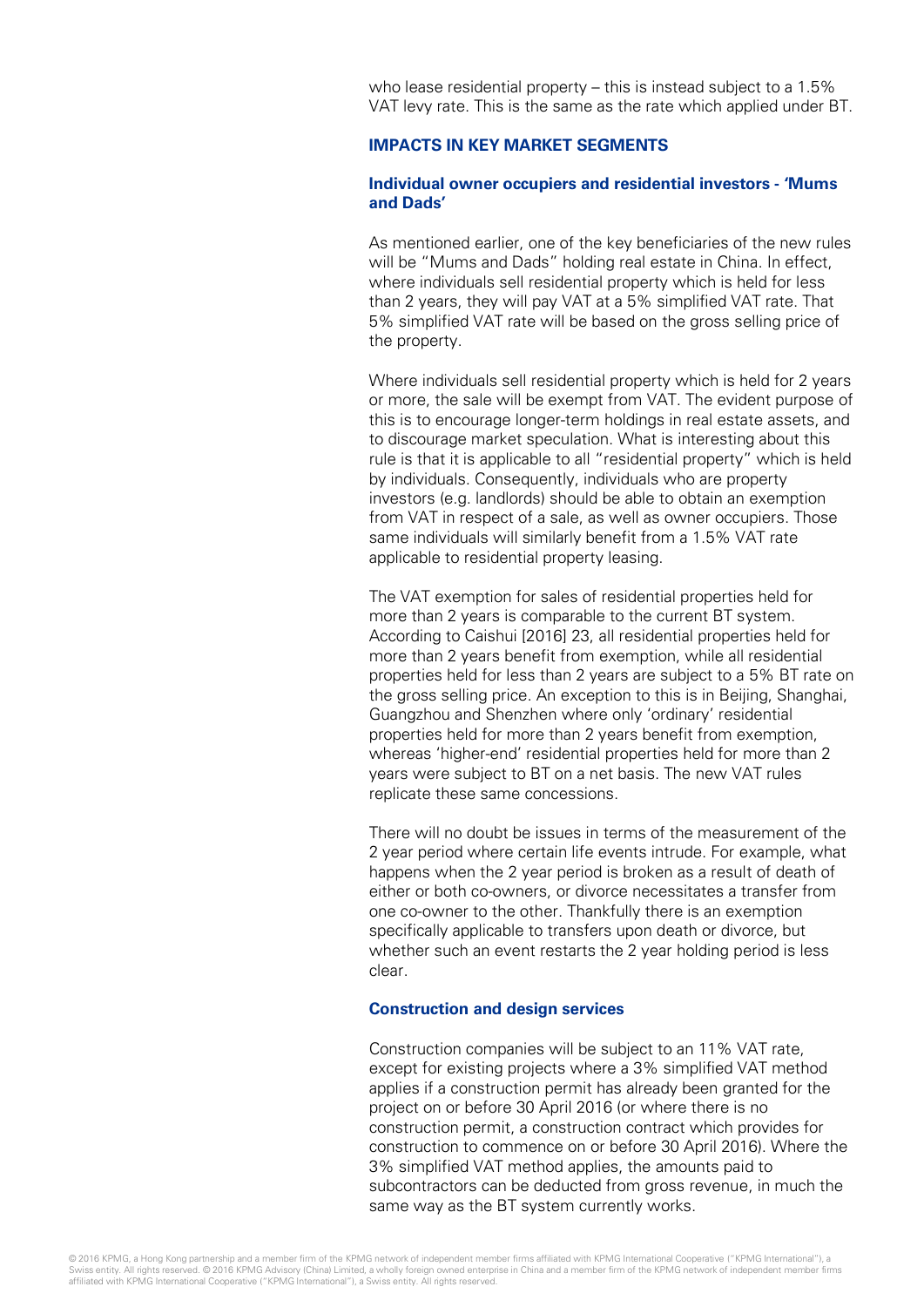In a post-VAT environment, construction companies will face two major issues:

- the ability to claim input VAT credits will be subject to getting special VAT invoices. Many head contractors will be dealing with a mix of subcontractors with varying levels of tax compliance. Furthermore, subcontractors who are small scale VAT taxpayers are unable to issue special VAT invoices, so credits will only be available where they are obtained from the tax authority;
- where construction companies purchase materials which they provide as part of their service, there is an issue as to whether this is subject to an 11% VAT rate applicable to construction, or the 17% VAT rate which applies to most materials. Logically, the answer should be that because the value of any materials is incorporated into the fee which the construction company is paid by the developer, an 11% VAT rate applies to the total fee. However, this uncertainty has been suggested by some officials in discussions about the proposed rules.

One concession which will benefit certain segments of the construction sector is a concession for those who provide construction services but do not supply materials in the provision of those services. They are entitled to use a 3% simplified VAT method. This is intended to cater for businesses in the design services industry as well as to cater for situations where the developer may buy the materials, and simply rely on the construction company to provide services. This concession is of ongoing usage (i.e. its not a transitional measure), and is consistent with a clear policy intention to keep construction companies out of the VAT invoicing system as much as possible.

The rationale behind this concession is to enable a reduced rate of output VAT to cater for the fact that these construction businesses will not obtain the benefit of significant input VAT credits, given their major costs will be labour.

#### **Property developers**

Leaving aside the generous transitional or grandfathering relief which will benefit property developers in respect of their existing projects, there are a number of other aspects of the rules which will assist. Most importantly, developers which register as a general VAT taxpayer will be eligible to deduct from their sales revenue the purchase price of the land use rights. This effectively ensures that they only pay VAT on the true 'value added' to the property. This concession can, however, only be applied where the developer is paying an 11% output VAT rate, and not where the 5% simplified VAT method is chosen. Consequently, there will be a need to perform calculations so as to make an informed assessment of the preferred approach when selling.

One concern previously addressed by industry was whether they would be required to pay VAT up-front in relation to pre-sales. However, the new rules do not require this. The time of supply of immoveable property is when the transfer occurs. However, a 3% VAT prepayment needs to be made at the time of pre-sale.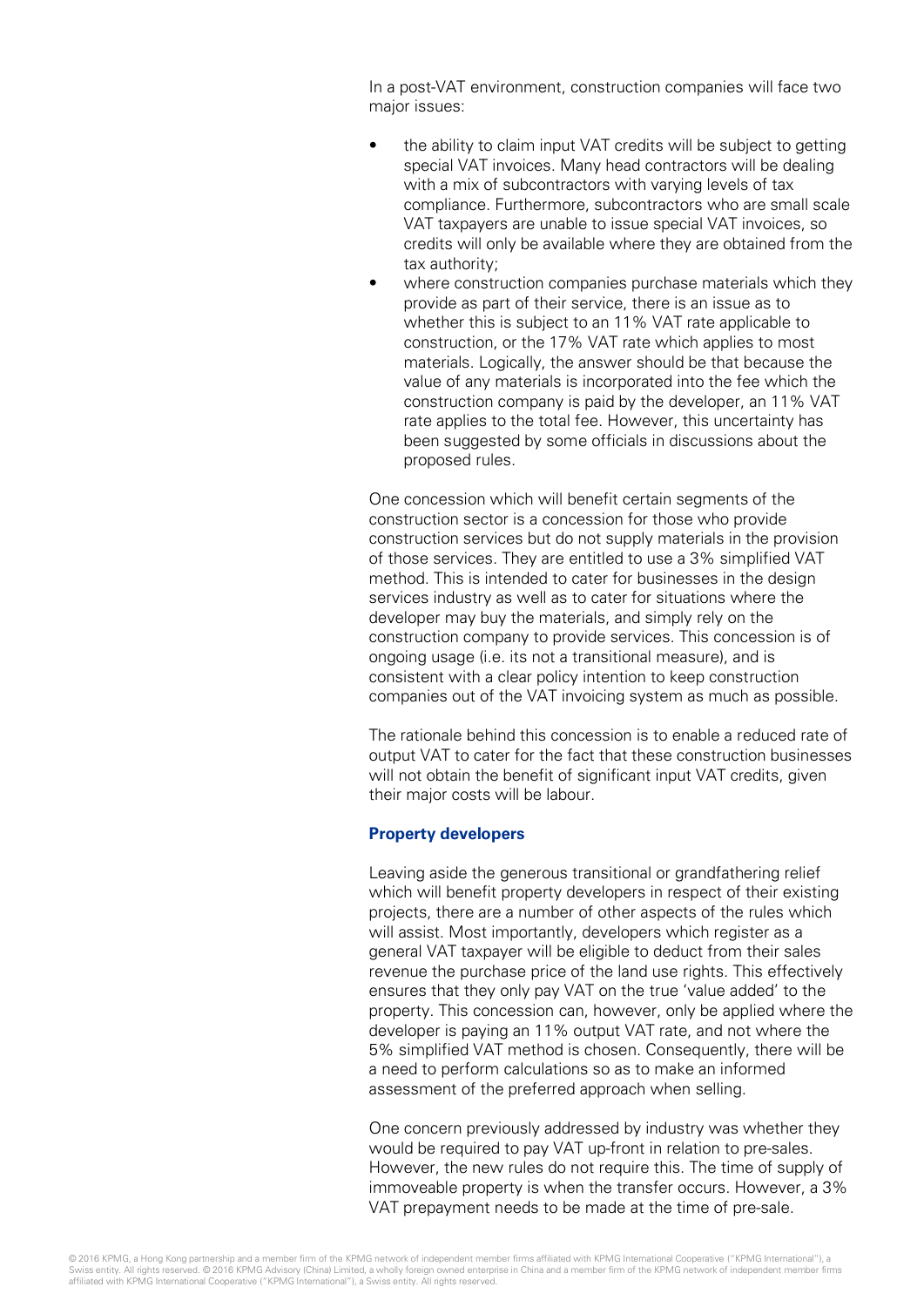#### **Property funds, investors, and those holding for use in a business – longer-term holdings**

Property funds and investors holding real estate in China for the purposes of leasing will also benefit from the relatively generous transitional or grandfathering relief contained in the rules. In particular, the ability to apply a 5% simplified VAT method to either:

- any leases that the owner of the property as at 30 April 2016 enters into any time in the future (or until the rules are changed); or
- any subsequent sale of those properties held as at 30 April 2016.

Furthermore, there is an additional rule which allows for a "net basis" method to be used where the 5% simplified VAT method is applied to property which is not self-developed. This effectively means that property funds, investors and those who hold property for use in their business (e.g. a factory) as at 30 April 2016 can pay VAT on a subsequent sale at 5% of the difference between the gross selling price and the purchase price. This similarly replicates the current position contained in the BT rules.

On the purchase of real estate assets on or after 1 May 2016 which has not been subject to the 5% simplified VAT method, the purchaser will be able to claim an input VAT credit for the 11% VAT applicable. However, there is a special rule which seeks to apportion the input VAT credit over a 2 year period – with 60% being available in year 1, and 40% in year 2. This rule will also apply to the sale of real estate developments under construction. However, it will not apply to self-produced properties (e.g. it will not apply to developers), to properties held under finance lease, or to temporary properties (e.g. a site office on a construction site).

What is curious about this rule is that while it appears at first glance to be a revenue raising measure for the government, its utility is questionable given that in China there is no ability to claim a refund of excess VAT credits (except for exporters). This means that a purchaser with a 'lumpy' credit does not get a cash refund in any event. Its also unclear whether the 60% input VAT credit for year 1 may be claimed in the month in which the purchase takes place, or is to be apportioned over that 12 month period, and similarly with the 40% in year 2. Its also unclear what happens to the credit if there is a disposal somewhere in that 2 year period. In addition, if the purchase of an immovable asset is not recognized as a fixed asset for accounting purposes, but is instead recognized as an investment property for example, what should be the treatment of claiming the input VAT? The rules remain silent on this aspect.

A common method of effectively disposing of real estate in China is through the sale of shares or other equity interests in a real estate holding company. Such a sale does not attract BT and would not be subject to VAT either. The rules do not appear, at least at this stage, to contain any 'look through' rules similar to Announcement 7 in a CIT context, which seek to tax the sale of such shares as being akin to the disposal of the underlying real estate asset.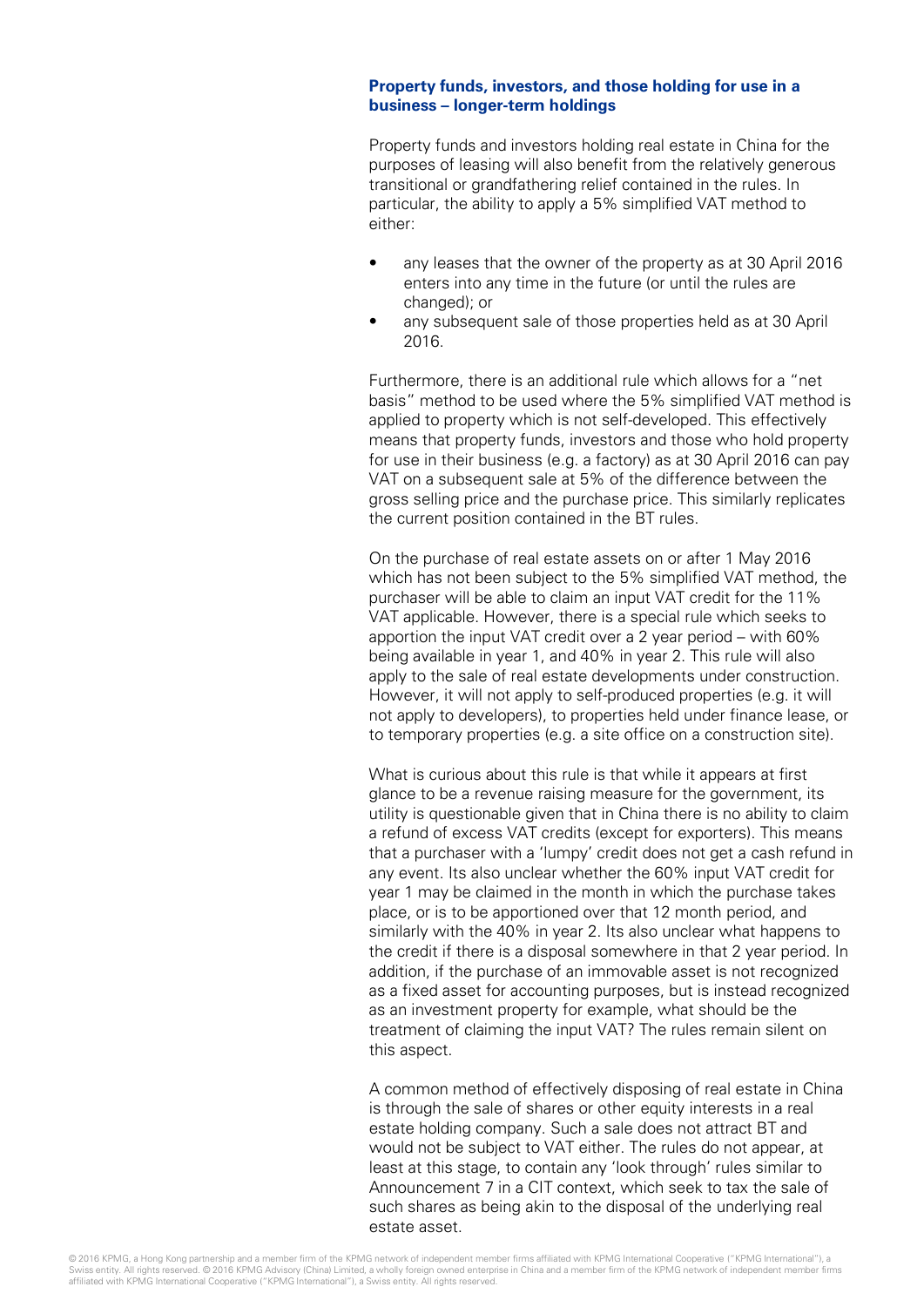#### **Property managers, agents and other similar service providers**

As noted previously, the services of property managers, agents and other similar service providers will be subject to VAT at the rate of 6%. The services of property managers have been included in the category of "commercial assistance services", along with real estate agents.

#### **Recharge of utilities and other costs - leasing**

It is very common in the real estate sector for property management companies or landlords to recharge certain utilities costs to tenants under the terms of the lease. The question is whether the VAT treatment of those recharges retains their original character, which may attract different VAT rates depending upon which costs are being recharged, and would also overcome double taxation for VAT purposes where the lease is subject to the simplified VAT method. Alternatively, the recharge may be treated as being additional consideration for the lease of the premises and therefore attract an 11% VAT rate. The new rules do not provide any guidance on this issue.

#### **Financing costs**

As noted in our China Tax Alert dealing with financial services, there is no entitlement to an input VAT credit for interest expenses, or for fees and charges which are directly connected with loan services. This will add to financing costs for real estate projects.

#### **Significant issues we anticipate arising in practice**

The VAT reforms represent a major tax reform initiative, and whenever these types of new rules are released, there is typically a period of approximately 12-18 months of 'settling in'. However, at first glance there are a number of systemic issues we have seen arise in VAT/GST systems throughout the world which we believe have been replicated in the rules in China. They will no doubt cause issues or uncertainties for some time to come. They are:

- **The identity of property problem** many of the rules operate on the assumption that the nature of the property which is being sold is the same as the property which was acquired. Consider for example the ability for property developers to deduct the price of the land use rights which they acquire. What happens if the developer sells only part of the land use rights they acquired, or if they sell airspace rights? Similar issues will undoubtedly arise in relation to the transitional provisions where say one of the co-owners held their 50% share of the property as at 30 April 2016, but the other co-owner purchased their 50% share post-30 April 2016. Upon a subsequent sale, will the 5% simplified VAT method be available to both co-owners, only one, or neither?
- **Commercial v residential property** the rules for 'Mum and Dad' owners provide for special concessions for residential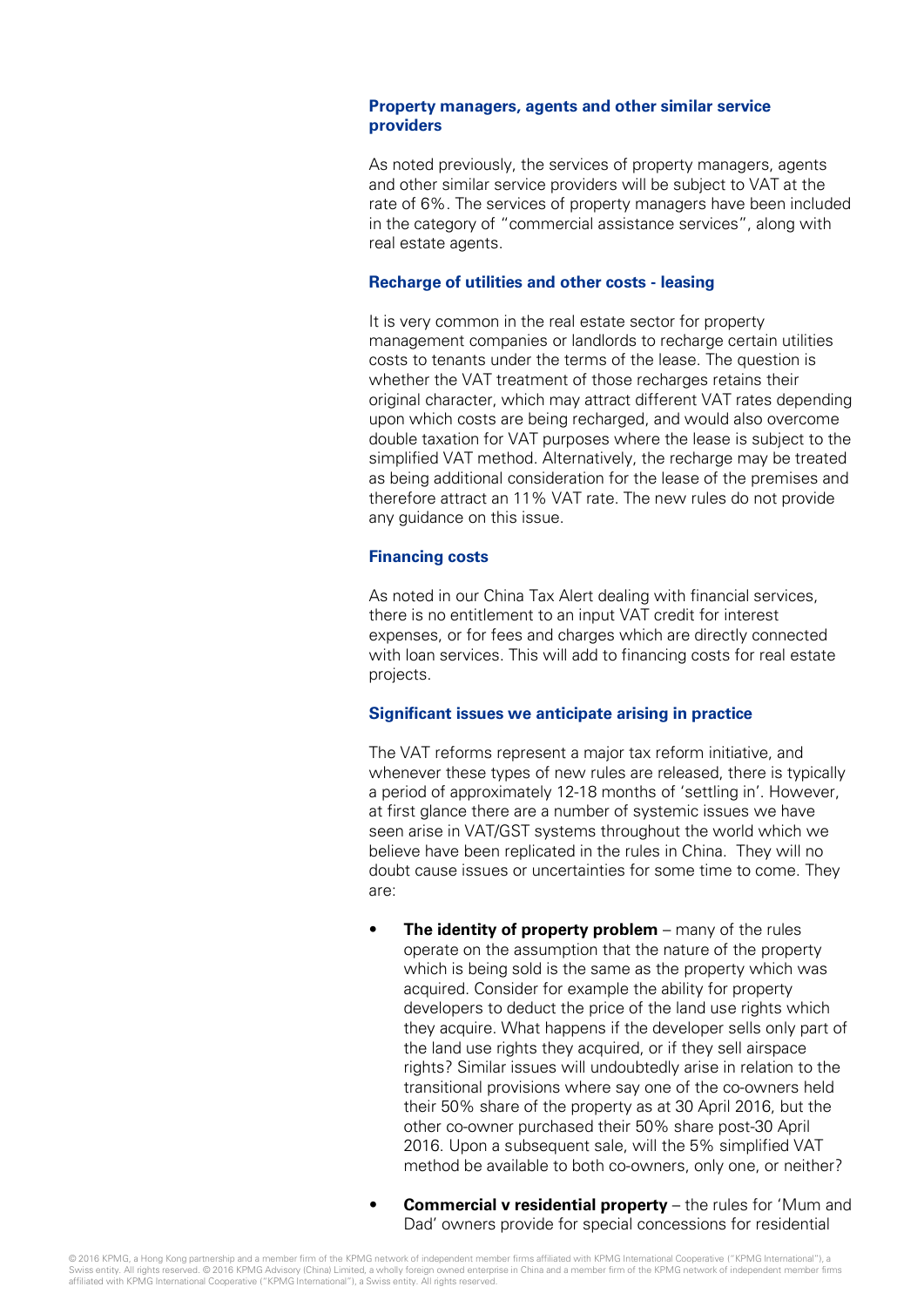property sales and leases. The difficulty is in determining what constitutes "residential property" as compared with "commercial property". For example, how to classify student accommodation, or serviced apartments.

• **Developers registering as a general VAT taxpayer** – developers will have an incentive to register as a general VAT taxpayer right at the outset of the project, so that they may commence claiming input VAT credits. The practical difficulty is that at this time they may have no sales revenue and therefore may find it difficult to register as a general VAT taxpayer. This type of business model where there is often a long lead time between expenses being incurred, and revenue being generated, has not been a common feature of the VAT system in China. It is hoped that the tax authority recognize this quickly and allow developers to register for VAT at the outset of their projects.

#### **Top 10 industry issues for the real estate & construction sector**

In [KPMG's China Tax Alert 7](http://www.kpmg.com/CN/en/IssuesAndInsights/ArticlesPublications/Newsletters/China-Tax-Weekly-Update/Pages/china-tax-weekly-update-08.aspx) of 2016, we highlighted the top 10 industry issues affecting the real estate and construction sector. Now that the rules have been released, we now turn to consider how those issues have been resolved (or not).

| <b>Issues</b>                                                                                                                                                                                                                                               | <b>Outcomes</b>                                                                                                                                                                                                                                                |
|-------------------------------------------------------------------------------------------------------------------------------------------------------------------------------------------------------------------------------------------------------------|----------------------------------------------------------------------------------------------------------------------------------------------------------------------------------------------------------------------------------------------------------------|
| 1. Will a deemed input VAT credit be available<br>for the purchase of land use rights from local<br>government authorities?                                                                                                                                 | Yes                                                                                                                                                                                                                                                            |
| 2. Will VAT apply to the sale of shares or other<br>equity interests in a real estate holding<br>company, either offshore or onshore?                                                                                                                       | Preliminary view is that<br>VAT does not apply                                                                                                                                                                                                                 |
| 3. How will VAT apply to agents and property<br>managers managing trust funds on a client's<br>behalf, and collecting utilities and other fees?                                                                                                             | Yes, expected that a 6%<br>VAT rate will apply to the<br>services of<br>agents/managers                                                                                                                                                                        |
| 4. Will there be any transitional or<br>grandfathering relief available to existing<br>projects, or lease contracts entered into before<br>VAT reform?                                                                                                      | Yes                                                                                                                                                                                                                                                            |
| 5. Will the taxing point for pre-sales be<br>deferred so as to ensure that output VAT is<br>not payable before input VAT for development<br>is incurred?                                                                                                    | Yes - the time of supply is<br>when the transfer of the<br>immoveable asset occurs.<br>However, a 3% VAT<br>prepayment needs to be<br>made when pre-sales<br>occur.                                                                                            |
| 6. Will VAT apply as a 'deemed sale' to rent-<br>free periods, 'free' parking and other benefits<br>commonly provided by landlords? Similarly,<br>will there be a 'deemed sale' when a<br>developer provides raw materials and<br>equipment to contractors? | Deemed sale will likely<br>apply to rent-free periods,<br>'free' parking and other<br>benefits. However, at this<br>stage, nothing specifically<br>stated for the 'deemed<br>sale' when a developer<br>provides raw materials and<br>equipment to contractors. |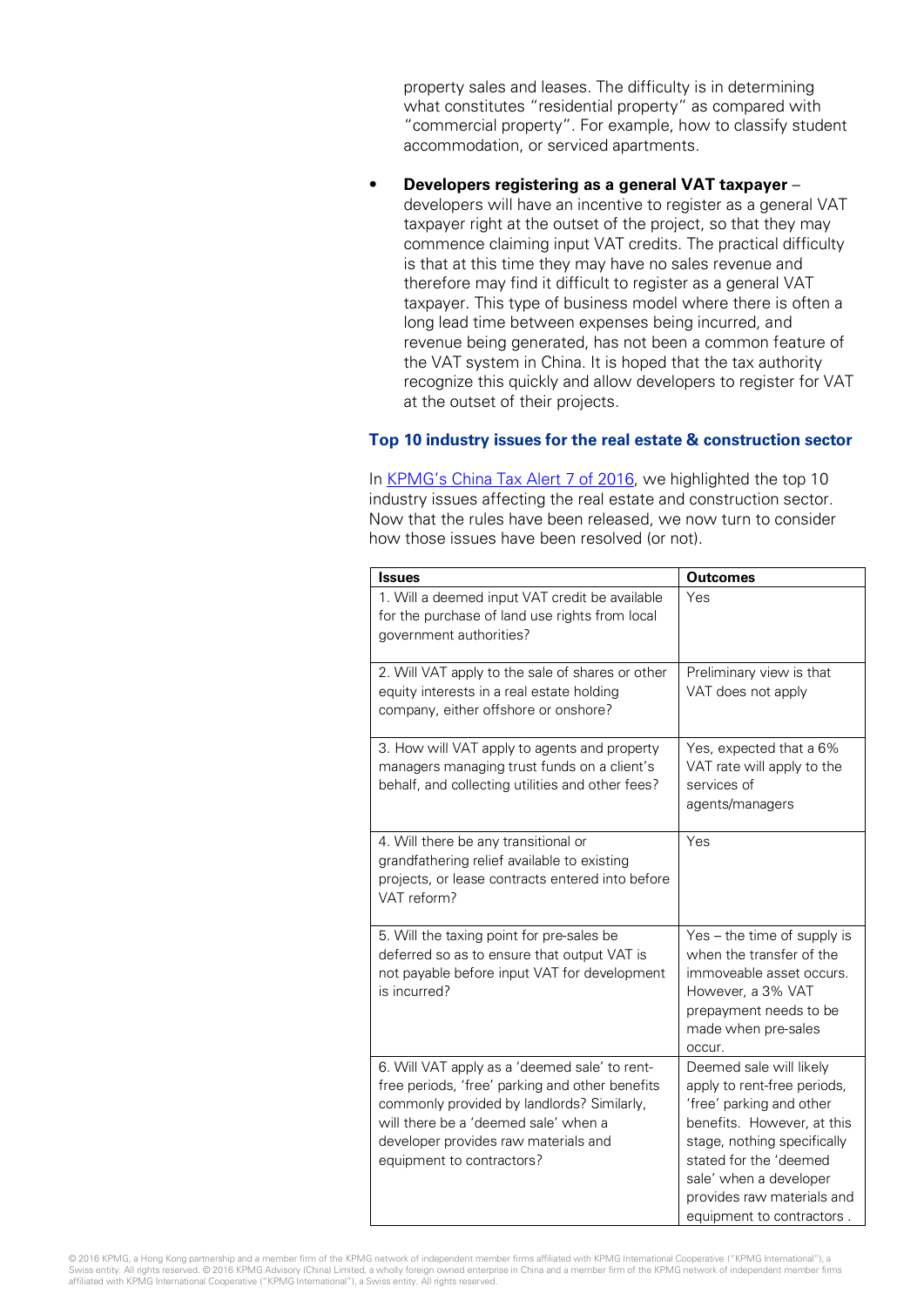| 7. Will real estate developers be eligible to<br>claim an input VAT credit for their funding<br>costs?                                                                      | No                                                                                                                             |
|-----------------------------------------------------------------------------------------------------------------------------------------------------------------------------|--------------------------------------------------------------------------------------------------------------------------------|
| 8. Will real estate developers be able to<br>register as general VAT taxpayers from the<br>very commencement of their developments<br>(i.e. well before they earn revenue)? | At this stage, nothing<br>specifically stated                                                                                  |
| 9. Will there be a limitation on the amount or<br>percentage of input VAT credits which can be<br>claimed each year for the purchase of real<br>estate?                     | Yes, for purchases of real<br>estate, 60% in year 1, 40%<br>in year 2                                                          |
| 10. For sales of second-hand housing by the<br>private sector (e.g. C2C), will VAT be levied on<br>the gross selling price or the gain?                                     | 5% gross basis for<br>residential properties sold<br>by individuals held $<$ 2<br>years, and exempt if held 2<br>years or more |

#### **Managing the financial impacts – real estate and construction**

Many real estate developers, landlords, real estate funds and their investors have posed the question as to whether an 11% VAT rate will result in an additional tax burden on them, once the transitional or grandfathering relief expires. There is no simple one-sized fits all answer to those questions, and generally a financial impact analysis or review of a financial model is required. However, there are several key influencing factors, including:

- **The terms of any existing contract** if a contract has already been entered into where VAT cannot be passed on, then the supplier may prefer to apply a reduced 3% (construction) or 5% (real estate) simplified VAT method to lessen the VAT impact.
- **The VAT status of the counterparty** if a sale is made to a purchaser who is a general VAT taxpayer, or a lease is entered into with a tenant who is a general VAT taxpayer, then the VAT should be able to be passed on to the purchaser or tenant more readily than under the current BT system. In general terms, this should mean that real estate assets commonly traded B2B such as retail, office, industrial, hotels and other forms of commercial property are less likely to be adversely affected by these changes than residential property transactions involving B2C or C2C sales.
- **The value of the land relative to the overall project** when a developer purchases land use rights, the local government authority is not expected to account for output VAT, however, a deemed input VAT credit will be allowed for the purchase price of those land use rights. This means that when the developer sells the completed project, output VAT would be payable on the differential between output VAT and (deemed) input VAT. Furthermore, the more building work and materials which are used in a development relative to the total value, the higher the input VAT given that many materials will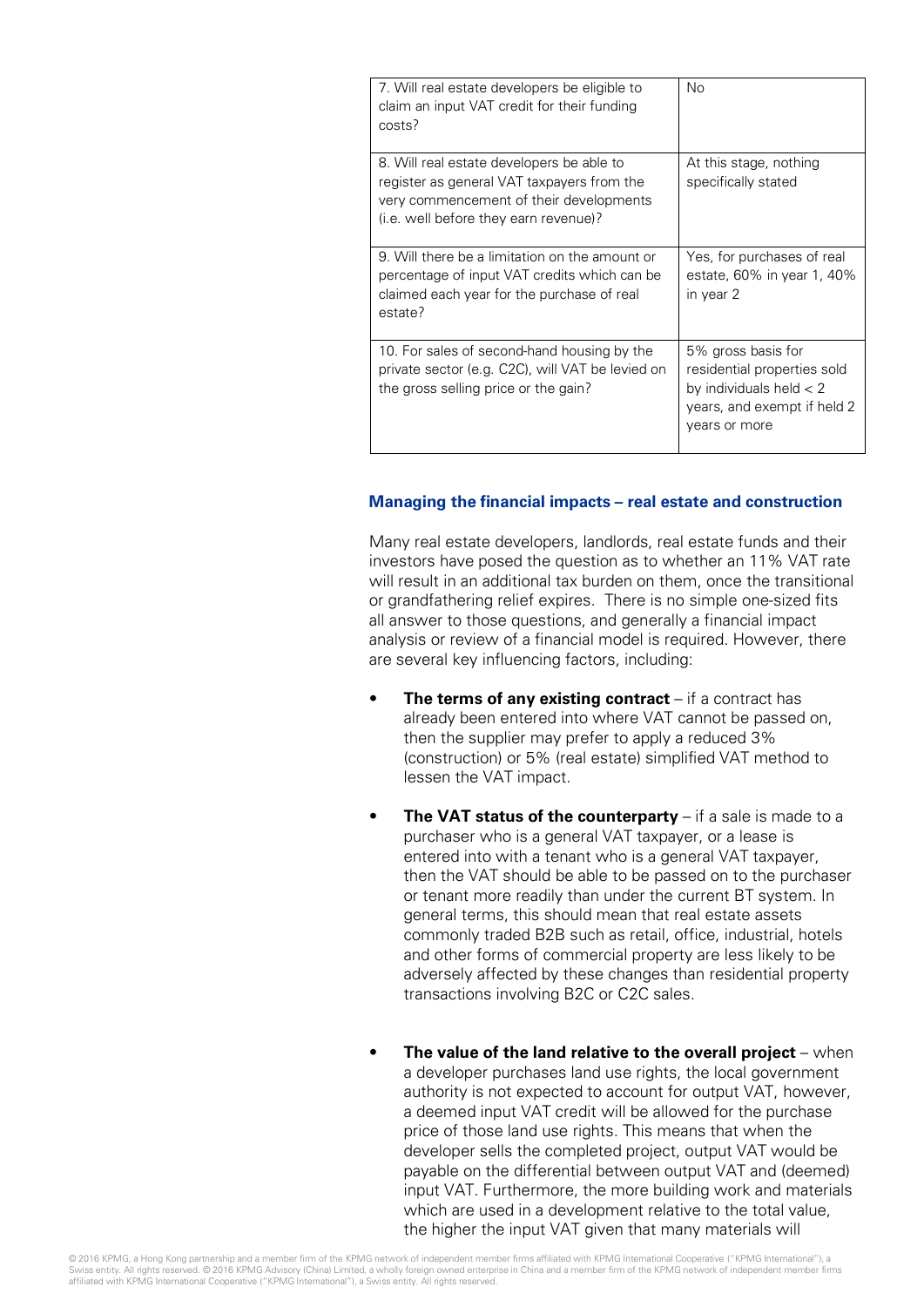generate 17% input VAT credits and construction costs will generate 11% input VAT credits.

- **The method of sale** Potentially there may be different VAT treatments in selling a completed property as compared with selling the equity interests in an entity which holds the real estate asset. The sale of equity interests would appear not to attract VAT.
- **The corporate structure(s) used** many developers operate through special purpose vehicles (SPVs) for each development being undertaken. Under a VAT system which does not allow for consolidation or grouping, this means that each time a new development is undertaken they will need to seek to register each SPV as a general VAT taxpayer at the earliest possible opportunity so as to ensure they can start to accrue input VAT credits. However, until such time as they generate output VAT, the benefit of those input VAT credits is not utilised. That is because China does not permit refunds of excess VAT credits (unlike many other countries), except for certain exporters. Consequently, the cashflow impacts of the VAT can have a significant long-term effect. Moreover, the output VAT generated from one project cannot be offset against the input VAT of another where SPVs are used.